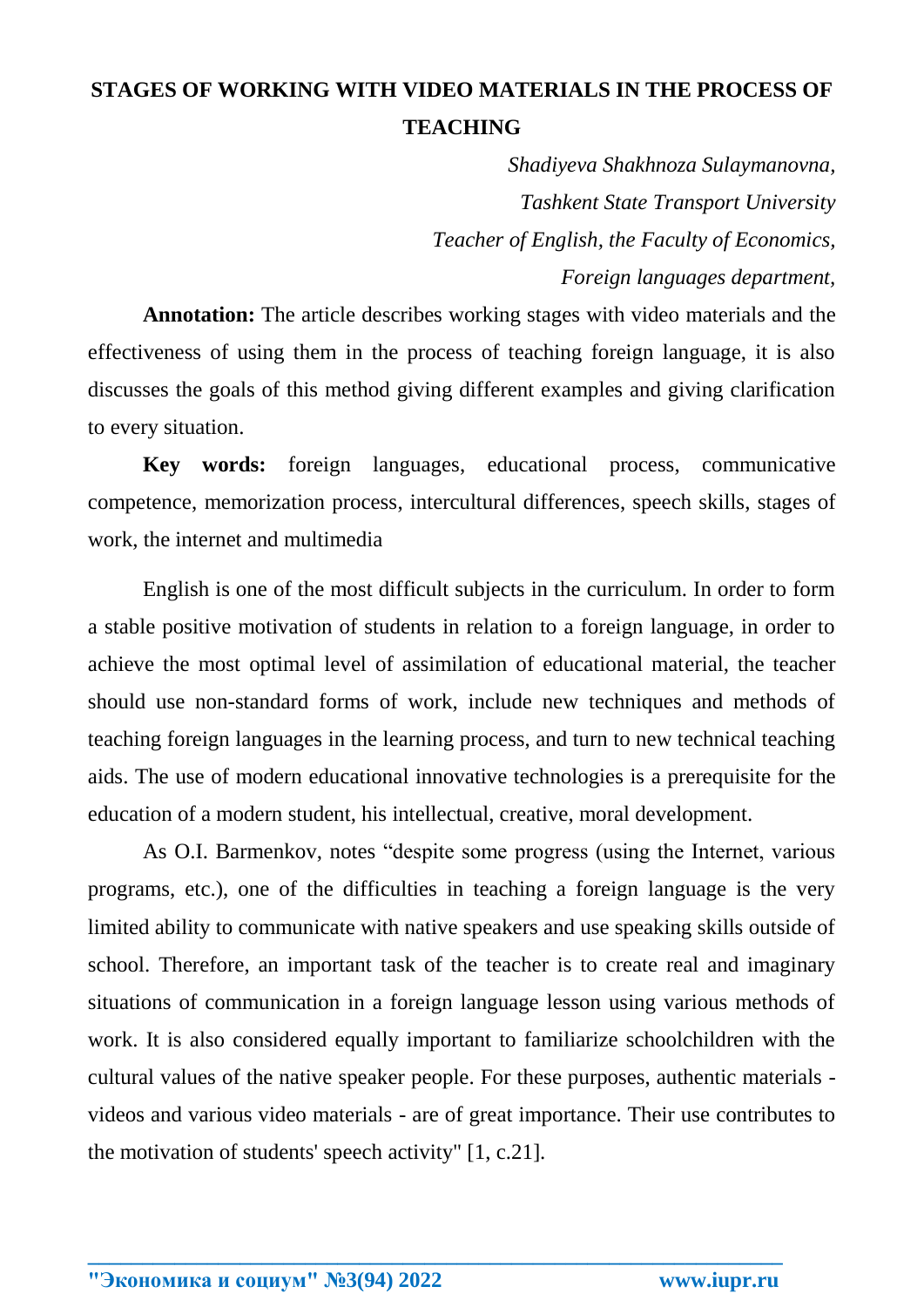That's why in recent years, in scientific papers, conferences and seminars, much has been said about the connection between learning and real life and its practical direction. The ultimate goal of the process of studying any subject, today, is the formation of competence to use knowledge and apply it in practice. In any system, the most important component is the goal. The goal is chosen depending on the needs and order of society. "The goal is defined as a need satisfied by the activity, as an object to which the activity is directed as an immediate result" [1, p. 140].

To achieve this goal, it is necessary to solve the following tasks:  $\bullet$  study the theoretical and methodological literature on this topic;  $\bullet$  to consider the features of using video materials in the process of teaching English;  $\bullet$  introduce video resources used in teaching English at the initial stage;  $\bullet$  study the stages of working with video materials;  $\bullet$  study the use of video materials as a means of forming communicative competencies;  $\bullet$  present fragments of lessons using video recordings;

Therefore, the teacher must select teaching materials in such a way as to simultaneously convey to students both linguistic and non-linguistic necessary information. From this point of view, cinema is considered a unique teaching medium because it simultaneously conveys linguistic and non-linguistic information to students. But working with video, like working with any other medium, requires a clear plan. When students watch the video, an atmosphere of collaborative cognitive activity is formed in the class. In such situations, even a distracted student becomes alert. Since students need to make some effort in order to understand the content of the film, involuntary attention becomes voluntary. Since the intensity of attention affects the memorization process, therefore, the psychological characteristics of the impact of video materials on students intensify the learning process and create favorable conditions for the formation of speech skills [2, p. 46-49].

A. V. Bondareva identifies the following criteria that must be observed when using video content: the video content used must correspond to the age of the students; it is necessary to clearly plan the structure of the lesson, including video materials, and not to abuse their use; students should be provided with unhindered access to the broadcast video; when demonstrating a video, it is important to draw the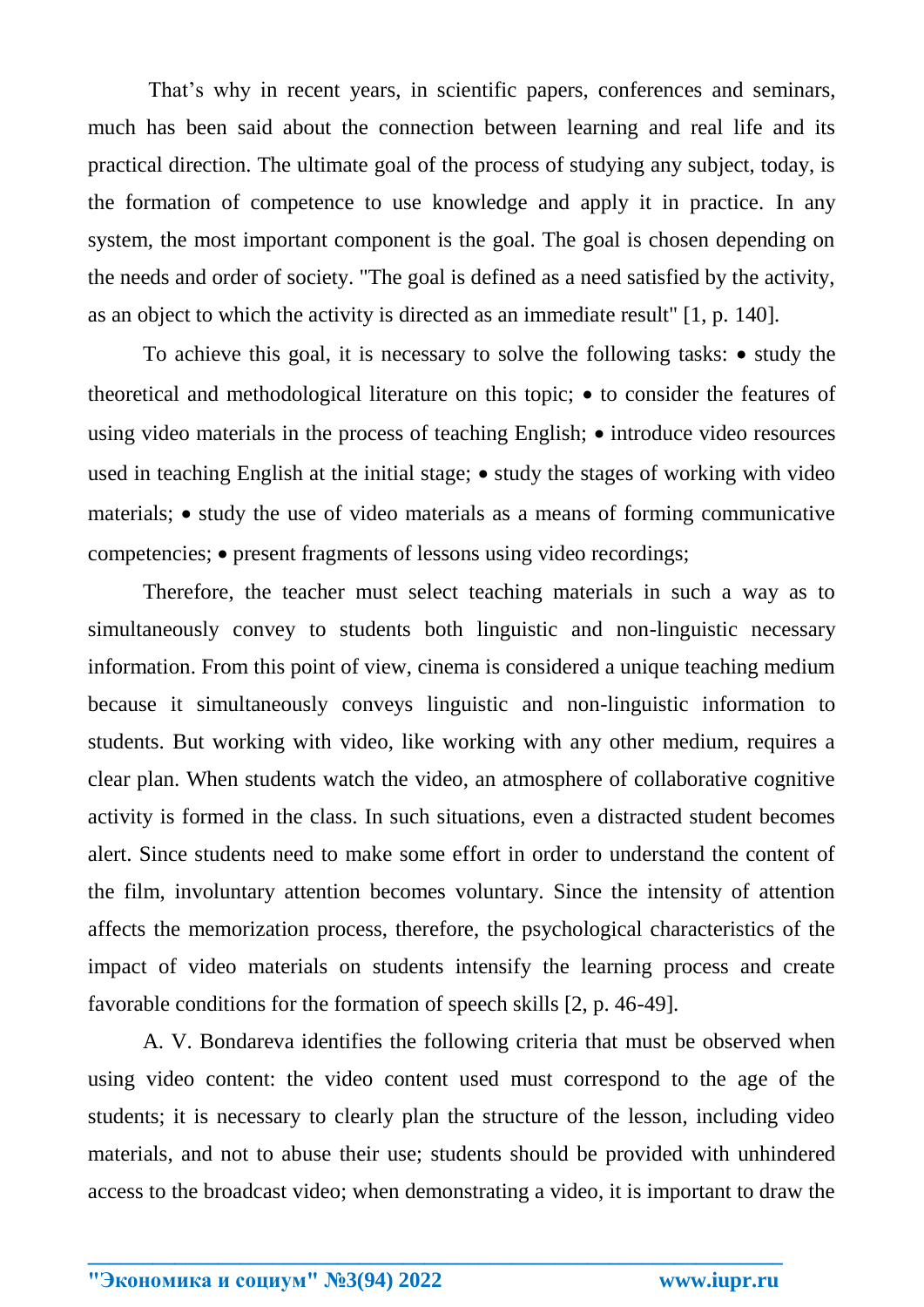attention of students to key / significant points; think carefully about the explanations offered during the video demonstration; the presented video material must clearly correspond to the studied topic and educational material; encourage students to actively participate in the selection of topics and information of interest to them [3, pp. 521-524].

The intensity of the emotional impact of the presented material can become a source of positive emotional mood for perception, if the teacher sets the task of focusing students' attention on the content of the material [4]. With an excess of emotions, it is difficult to assimilate and understand the basic material. The use of video content can be effective at different stages of learning English: demonstration of new or previously learned vocabulary in context; consolidation and training of vocabulary in various communication situations; formation of oral speech skills, monologue and dialogical statements based on video; the formation of knowledge about a foreign language culture and the ability to identify intercultural differences [5, p. 61-74].

Experts point out that video has many advantages over other visual learning tools. On the other hand, we know that the use of video materials in foreign language classes is a very complex issue, both from the point of view of the methodology of their use and from a technical point of view. The following conditions must be observed in the demo video: "the use of the footage must correspond to the level of knowledge of the students; observation should be organized in such a way that all students can demonstrate good video viewing; it is necessary to clearly highlight the main, essential; think over in detail the explanations given during the demonstration of the video material; the demonstrated video material must correspond to the studied educational material, correspond to the studied topic. " [6, p.41]. According to the famous Russian methodologist Lev Pressman, cinema can be used in foreign language lessons if you need to "prepare students for the perception of a complex dynamic phenomenon; to consolidate, work out educational information received through cinema, television or radio; create a problem situation, formulate a cognitive task; use specific speech structures (which is especially important in the lessons of the native in primary school and in foreign language lessons); study works of art. "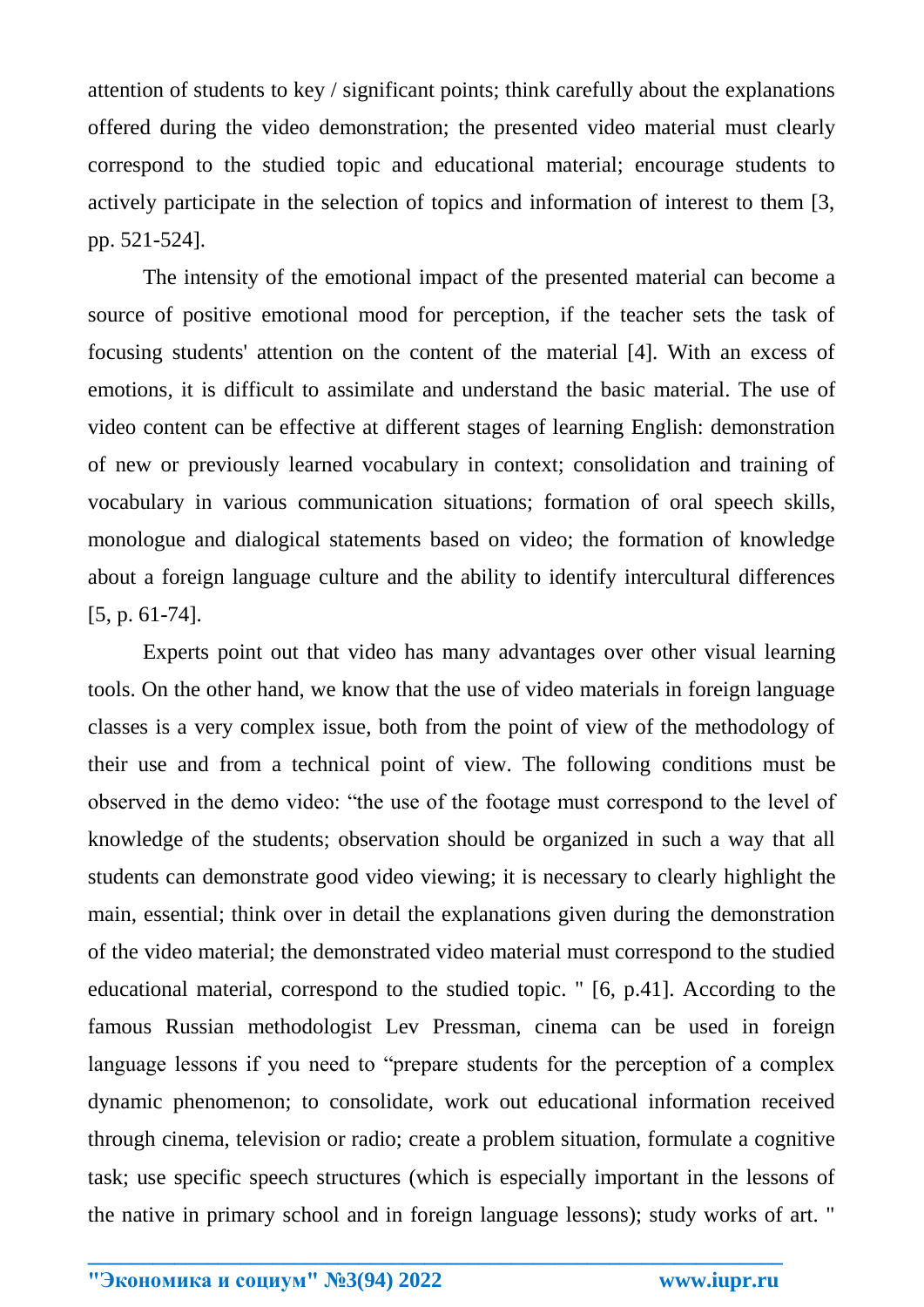[7, p.19]. Some researchers compare these stages with the stages of work on a literary text and call them: pre-text (interrogation), text (viewing), post-text (post-viewing) [8, p. 7-13].

The first step is the introductory conversation. The tasks of this stage are: to motivate students, set them up to complete the assignment, make students active participants in the educational process; eliminate possible difficulties in the perception of the text and prepare for the successful completion of the assignment. It is at this stage that the teacher gives information about the film that is going to be shown, about the main goals that students must achieve after watching. The teacher at this stage may use clichés such as "you will see a movie about ...". In addition, at this stage, the teacher can convey a list of difficult words and phrases, without understanding which it is impossible for students to understand the essence of the film. According to the recommendations of experts, the use of visual aids, such as photographs, drawings and diagrams, allows you to reveal the content of the film and better acquaint students with the topic, increases the efficiency of using films in class, for example, before showing a video about the famous writer, to acquaint students with his life with the help of other visual aids. The teacher should explain that the speed of speech of native speakers in the video is fast and if students do not understand all their conversations, then this is normal, the main thing is that they understand the essence of the film. According to this classification, at the stage of preliminary demonstration, it is very important that the teacher does not reveal the entire content of the film, since in this case the students' interest in the material decreases and this negatively affects the entire process of using the video material. The second stage is watching a film, the purpose of this stage is the formation of communicative competence, the development of communicative competence, the development of oral speech skills (speaking, listening), the development of the sociocultural competence of students. According to such experts, dividing video materials into parts for showing in the classroom is not important, the most important thing is a good choice of video material.

The teacher, in order to increase the effectiveness of this stage, can give students such tasks as: 1) answer the questions; 2) tell us about the plot of the film; 3)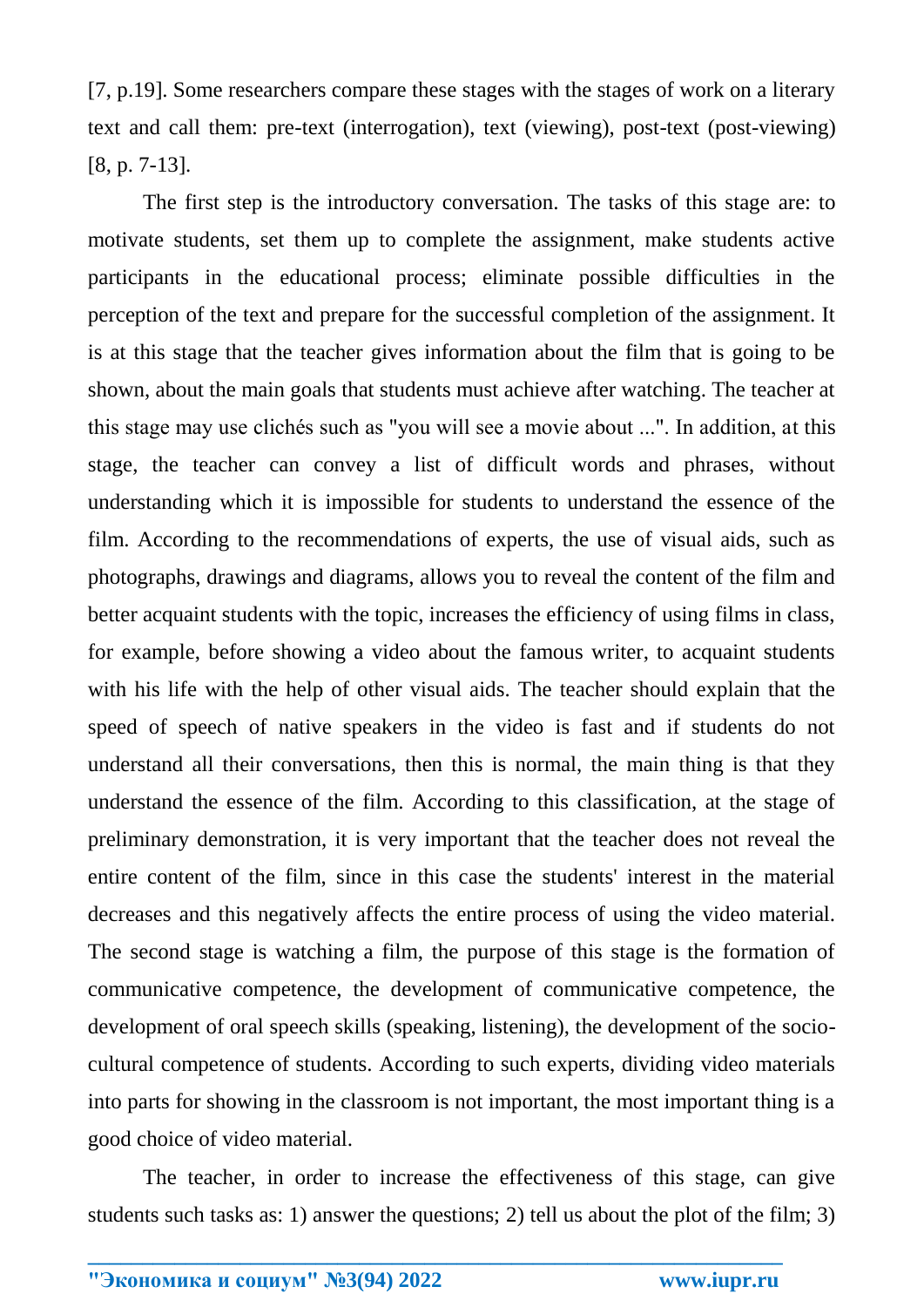divide the movie into parts; come up with a title for each part; 4) describe the characters in the film; 5) name the participants in the dialogues; 6) select the correct replica continuation option.

The third stage is practical work using information obtained from the film. It includes information about linguistic aspects and information related to the cultural and socio-cultural aspects of the target language country. The purpose of the third stage is to use the background data and situations shown in the film as a support for the further development of skills in speaking and writing. Since the goal of this stage is the formation and development of communicative competence skills, exercises are also invented to achieve this goal. and tasks. You can also distinguish the fourth phase (or addition to the third) - the creative phase. As a homework and a result, you can offer such creative tasks as: create presentations, mini-projects, for example, find biographies of the film's actors or additional information about the events shown in the film, or write an essay-reasoning based on the videos you watched. [9, p. 336].

Considering all the factors, we can say that video materials in the process of teaching English can act as an effective tool that can significantly increase the effectiveness of the educational process. Video materials have great potential for solving educational problems when properly organized by teachers. Possessing very informative material, they create an atmosphere of real linguistic communication and are able to ensure the successful perception of foreign speech.

## **Used literature:**

1. Berdichevsky AL Optimization of the system of teaching a foreign language in a pedagogical university. Moscow, 1989 p. 104.

2. Bogdanova O. V. The use of video materials Young Scientist. 2015. 2. - P. 46–49.

3. Bondareva, A.V. Using video materials Young Scientist. - 2016. No14. - p. 521- 524.

4. Thieves, S.G. The school should teach to think, design, research, 2017. - 352 p.

5. Leontyeva, T.P. Experience and prospects of using video Minsk, 2015 .-- p. 61-74.

6. Nazarenko EB, Khalyavina DV, Films at the lessons of RFL // Russian language abroad. 2014.No 4. p.41.

7. Pressman L.P. Technical means of teaching. Moscow, 1971, p. 19. 8.